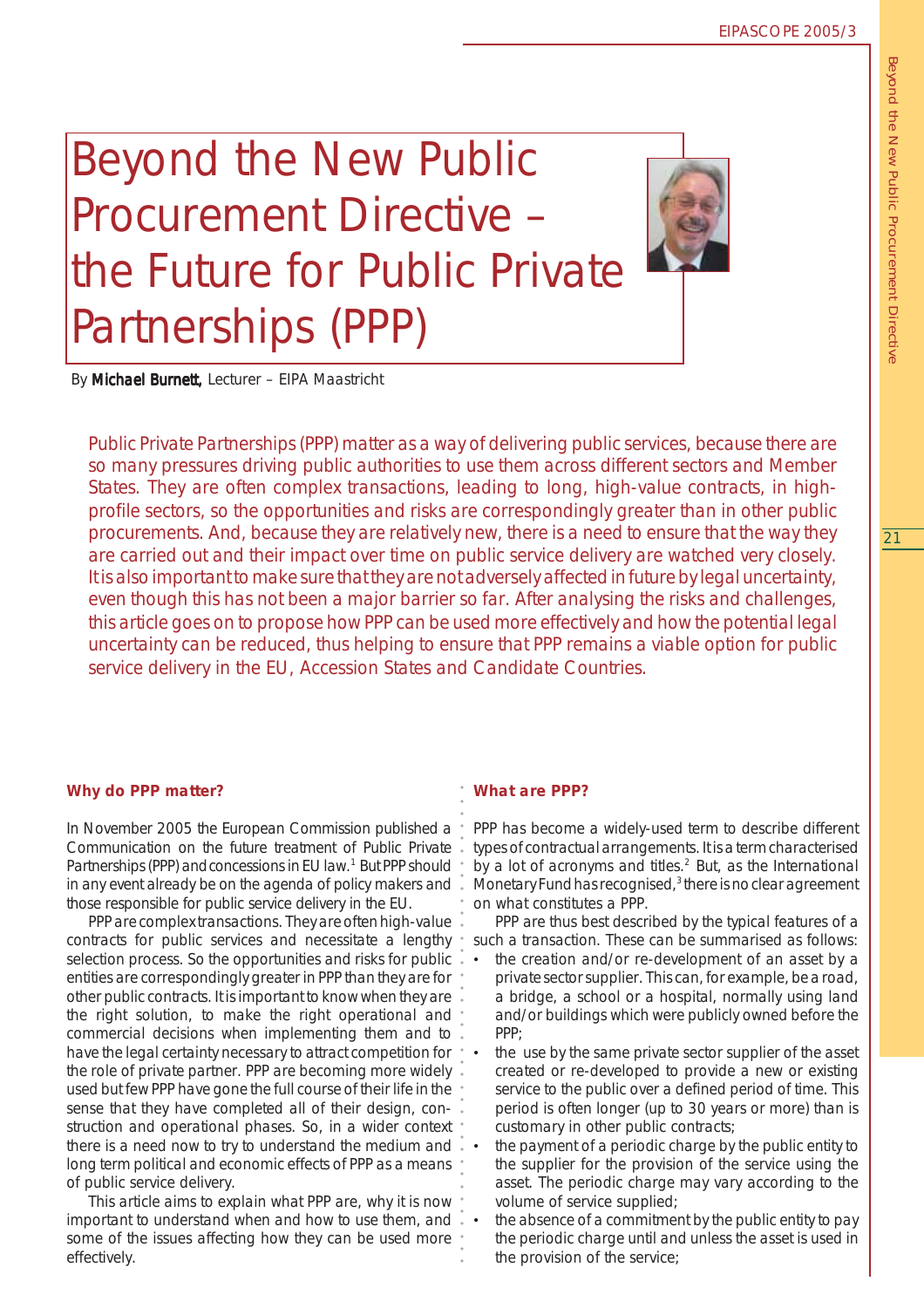the sharing of the risks and rewards of the outcome of the project by both partners.

○○○○○○

○○○○○○○○○○○○○○○○○○○○○○○○○○○○○○○○○○○○○○○○○○○○○○○○○○○○○○○○○○○○○○○○○○○○○○○○○○○○○○○○○○○○○○○○○○○

This list of features captures the essence of PPP, namely that they are about partnership between the public and private sectors to deliver a public service, which is how PPP have been characterised by the European Commission.4

But even this description of the features does not cover all the different options. There are several different models of financing and asset ownership. Concessions are also characterised by the European Commission<sup>5</sup> as a form of PPP, so that the term can also be used to describe the exploitation by a private sector supplier of a right to provide a service where payments are made directly by the public as customer, payments which may or may not be partly subsidised by the public entity.

#### *Why is it important to understand PPP now?*

Transactions which might now be called PPP existed before the term came into common use in the 1990s. But there are three main reasons why, more than ever, it is now important that policy makers and those responsible for public service delivery understand PPP.

Firstly, PPP is a dynamic field of activity. The high level of PPP activity across Europe shows no sign of slowing down. The UK, Ireland, Italy, France, Spain and Portugal already have high levels of activity in different sectors and other Member States are following.

There are strong pressures both in old and new EU Member States driving public authorities to use PPP as a means of delivering public services. These include budgetary pressures (in or out of the Euro zone) leading to the need for cost reduction, the pursuit of better revenue collection and limitations on resources available for public financing of infrastructure investment, as well as pressures from citizens as consumers with ever higher service expectations. In some cases public entities seek also to use PPP as a way of introducing private sector management skills for different methods of service delivery and to use public assets more effectively. As a result, PPP is being used for an ever wider range of public services.

Secondly, because PPP is a dynamic field of activity, there is also a need now to try to understand medium- and long-term political and economic effects as a means of public service delivery, i.e. the implications for public service delivery of the wider use of the private sector as a service deliverer. In most sectors and Member States, most public services are still delivered directly by the public sector, so any conclusions must by definition be provisional. But two developments can be observed where there has already been significant use of the private sector for service delivery.

- Where the public sector has withdrawn completely as a service provider there can be difficulties for public entities to regulate the sector effectively. This has been observed in the provision of long-term residential and nursing care for the elderly, chronically ill and physically disabled in the UK, where municipalities are now heavily dependent on the private sector for the provision of this care.<sup>6</sup>
- Market liberalisation has led to consolidation amongst potential private sector providers, for example within the EU in the water, energy and solid waste management sectors. This could make it difficulty for public entities to

ensure continuing effective competition for individual contracts, especially when a high level of activity allows the private sector to select which opportunities it responds to.

It is too soon to say whether or not there ought generally to be concerns about the value for money of PPP in the long term. This has been demonstrated by the uncertainty of the UK National Audit Office in some high profile cases such as the London Underground PPP.7 Very few PPP have gone the full course of their life. But those who claim that PPP have already delivered value for money savings are by definition basing their claims on savings foreseen in PPP transactions negotiated and/or savings claimed to have been achieved during the project construction phase.<sup>8</sup> A more useful assessment of value for money for a public entity can in reality only be made over the whole life of the transaction.

Thirdly, there is a risk that insufficient legal certainty may impact in future on PPP transactions, This is particularly important to the supplier market in the type of long-term high-value contracts which PPP often involves.

It is possible to identify two main sources for this potential risk.

- PPP are a form of public procurement. So the new Public Procurement Directive,<sup>9</sup> due to be transposed into national law in EU Member States by 31 January 2006, generally applies to PPP. But the complexity of an increasing number of PPP mean that they do not fit very comfortably with the different definitions and different treatments in the new Directive on public contracts, works concessions and service concessions. The Commission has highlighted the fact that in some transactions it has not been easy at the start of an award process to be sure whether they are a public contract or a concession, and that the initial definition might change as a result of negotiations.10 In the new Directive works concessions are less regulated than public works contracts, while service concessions remain entirely outside the scope of the Directive and are governed only by the need to apply EU Treaty principles.
- The new Directive introduced measures designed to make the use of PPP easier ie a new contract award procedure known as Competitive Dialogue.11 It is meant to allow a public entity which knows what outcome it wants to achieve but not how best to achieve it to discuss, in confidence, possible solutions in the dialogue phase of the tender process with short-listed bidders before calling for final bids.

Competitive Dialogue is intended to be used more frequently and be easier to justify than the negotiated procedure in the existing Directive. It will be able to be used for "particularly complex contracts" where a *Contracting Authority considers*12 that use of the open or restricted procedures (requiring pre-determined specifications) will not allow the award of the contract. Unlike the negotiated procedure (the award procedure generally used now in such situations), it is not necessarily to be used only exceptionally. The Directive envisages that the Competitive Dialogue procedure could, for example, be used to award contracts for integrated transport infrastructure projects or large IT projects or with complex financial and legal structures which cannot be determined in advance of the tender process.

The European Commission believes<sup>13</sup> that the Competitive Dialogue procedure, clearly giving public bodies

Beyond the New Public Procurement Directive

Beyond the New Public Procurement Directive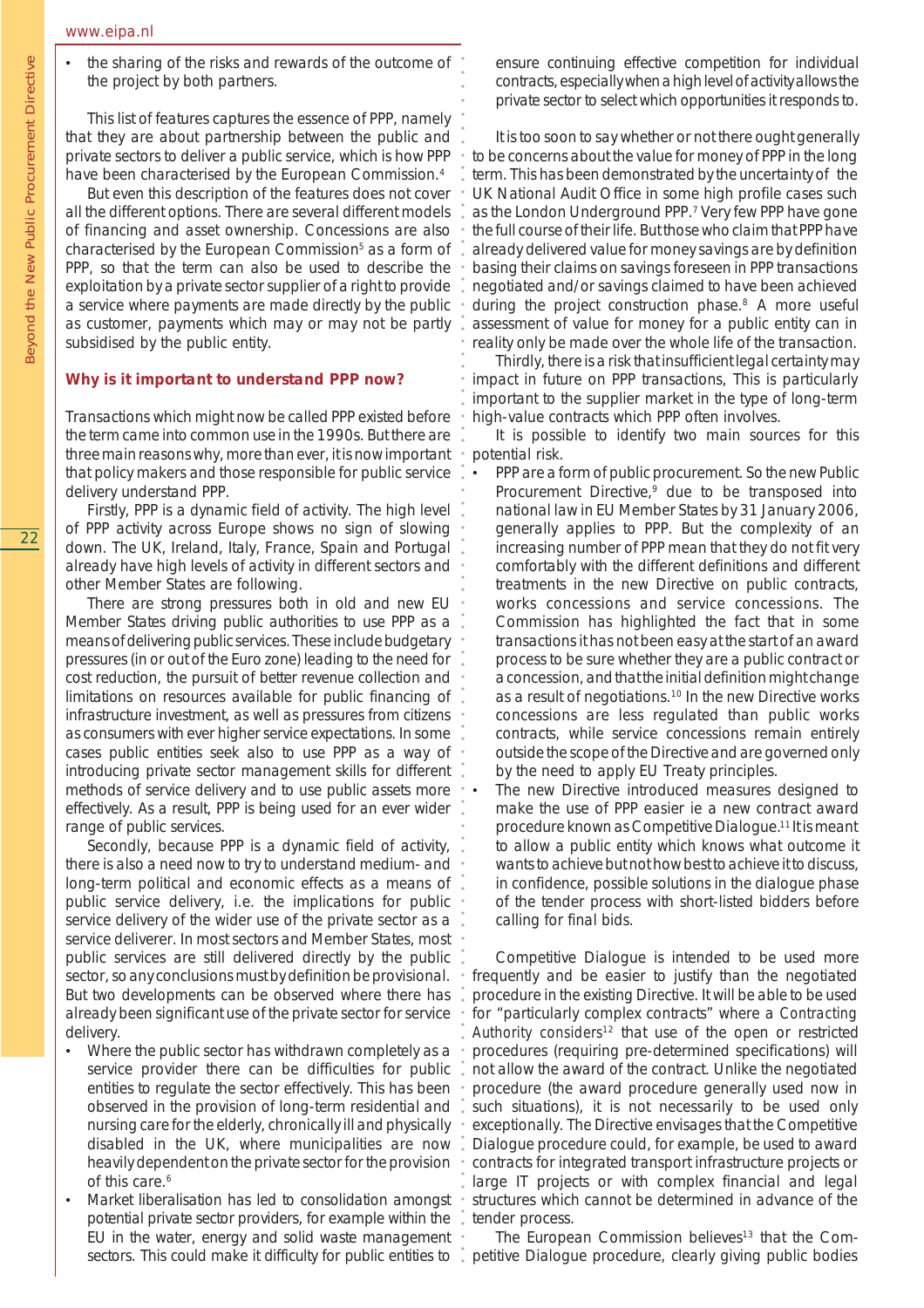the freedom to negotiate the technical, legal and financial aspects of public contracts, is particularly well adapted to PPP and will provide the necessary legal certainty so important to confidence in long-term PPP-type contracts. This contrasts with the narrower view taken by the Commission about the permissible uses of the negotiated procedure, namely that it applies principally to technical aspects of the contract and not, strictly, to legal and financial aspects.14

But suppliers have some concerns<sup>15</sup> about how the procedure will work in practice:

- whether in reality the confidentiality of bids enshrined in the new Directive will actually be protected in the dialogue phase of the process;
- whether the dialogue phase of the process will be conducted in a manner consistent with the principles of equal treatment, non-discrimination and transparency, especially if there is more than one stage to the dialogue;
- how lenders, whose needs often lead to significant changes to projects at a late stage, will regard this process, in which negotiations are not permitted after the selection of the most economically advantageous tender. This could lead in practice to public entities seeking to stretch the limit of the meaning of clarification of tenders

 ○○○○○○○○○○○○○○○○○○○○○○○○○○○○○○○○○○○○○○○○○○○ ○ ○○○○○○○○○○○○○○○○○○○○○○○○○○ Member States need to step back from individual PPP projects and make sure that they look at the overall effect of PPP on public service delivery in the medium term.

or confirmation of commitments included in the tender, both of which the new Directive does permit.

#### *What needs to be done to make the use of PPP more effective?*

The above analysis highlights the significant operational and legal challenges facing public entities seeking to use PPP as a means of public service delivery, and the possible responses fall naturally into the same categories.

There are a number of *operational strategies* which can be deployed to make the use of PPP more effective.

Firstly, because of the high level of activity, Member States need a mechanism to allow themselves to step back from individual projects and look at the medium and long term effect of PPP on public service delivery. Since there are relatively few examples so far of PPP schemes which have completed all of their design, construction and operational phases, continuing interim assessment is needed. Are there, for example, any services in which PPP is working notably better or worse than elsewhere? Is risk transfer truly effective in all services? Are PPP consistently delivering better performance in all services? Is there a difference between the value for money at the design and construction phase and in the operational phase? As PPP markets mature, do suppliers and public entities expect profit margins be higher or lower in future? Will PPP be used for more services, less services or different services in future? Is there a level of private sector provision beyond which public entities lose control of the means to effectively regulate service provision? Will there be more competition

or less competition for individual contracts in future?

The answers, and the means used to reach them, will almost certainly be different in different Member States. But it is hard to argue that such a review process should not be undertaken by some entity in each Member State.

Secondly, at the level of the individual public entity, there needs to be a mechanism for confirming that PPP is the most appropriate solution in each particular project. PPP is not – or should not be seen as – the default option. To regard it as such can lead to the risk of weakening the bargaining position of public entities with suppliers, possible over-dependence of a public entity on the private sector for service delivery and/or stretching the capacity of the market to supply public sector needs.

Thirdly, there needs to be a mechanism to ensure that the lessons of PPP award processes and delivery are being learned to improve future PPP. For example, PPP models are continuing to evolve; using standard contract docu-

> mentation as a baseline for customisation is one important way to learn lessons from experience and avoid reinventing the wheel. In the UK, contract clauses on benefit sharing for the public sector, where there is debt refinancing by the provider, is one area where this has helped.

> Further, there are a range of difficult issues emerging in the award process and

implementation of PPP which need to be dealt with effectively. There is, for example, a continuing need to ensure:

- that encirclement of public entities by suppliers (relationship-building by suppliers before major award processes which influence the outcome of the procurement) is effectively controlled;
- that there is true risk transfer from public entities to suppliers in return for profits and no unplanned transfer back of risk;
- that public entities allocate appropriate resources for contract management and market regulation;
- that contract variations and break points in long term contracts are dealt with in a way which avoids unduly increasing the profitability of a PPP above what was envisaged at the time of contract award, except where this is justified by a change in risks accepted by the supplier;
- that public sector service "corporate memory" is maintained so that contracts can be terminated if supplier performance is unsatisfactory. This is crucial to avoiding contract lock-in and allowing public entities to take back a service in-house or to switch suppliers;
- that the basis for calculation of payments to and from the supplier on premature contract termination in different situations is clearly stated and does not form a barrier to contract termination by a public entity where this is necessary;
- that a change of supplier ownership, especially through secondary markets in PPP consortium stakes, is not harmful to service delivery.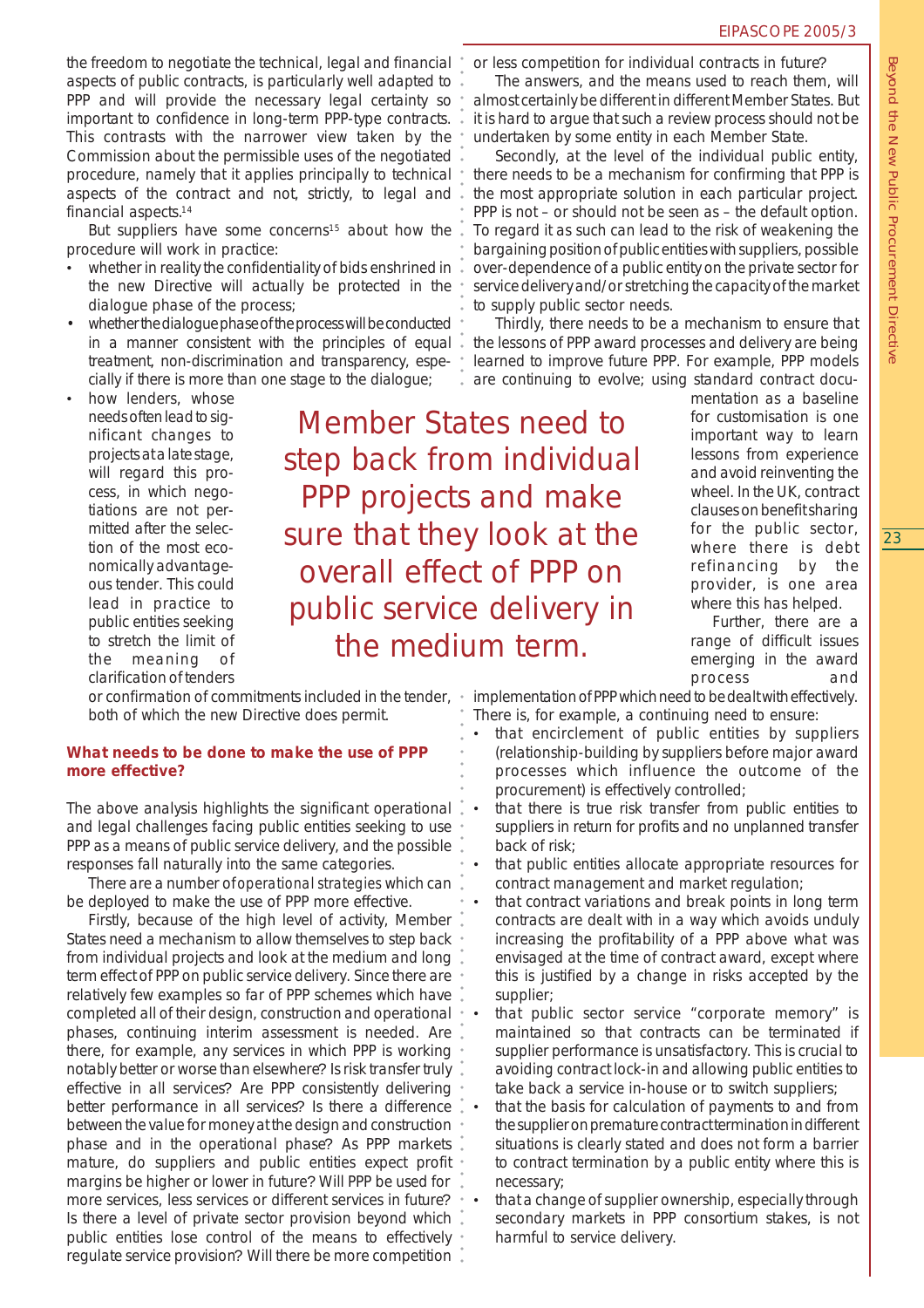#### www.eipa.nl

In relation to the specific issues arising from the Competitive Dialogue procedures, public entities seeking to attract competitive bids for a PPP need to be aware of the level of care needed to manage the process. They will have to address supplier concerns seriously to show that they are competent and reliable and genuinely seeking to treat all bidders equally. There will now need to be a clear threestage structure for the award of complex contracts, which has not always been the case in the past:

- a short-listing phase, in which suitable tenderers are selected who meet the minimum eligibility standards for financial, economic and technical criteria;
- a dialogue phase with tenderers where alternative solutions are discussed;
- a final tender phase during which fine tuning, further specification and clarification are permitted provided that they do not change the basic features of the tenders or the contract's key terms. Further clarification of the winning tender and/or confirmation of commitments in it can then be sought if required.

In the existing negotiated procedure there is no obligation after short-listing for the process to follow any particular.

structure for the negotiations. Though many public entities have in practice set out a clear structure and timetable in advance and fixed the key elements of the specification and contract conditions in a competitive environment, the need is now clearer because of the restrictions on negotiations after the final tender is submitted. The use of the Competitive Dialogue procedure could thus have the effect of underpinning existing good practice in PPP – that

The clearest way of increasing legal certainty about the award of PPP and concessions is to make all public contracts and concessions subject to identical award arrangements.

○○○○○○○○○○○○○○○○○○○○○○○○○○○○○○○

○○○○○

○○○○○○○○○○○○○○○○○○○○○○○○○○○○○

selection of the preferred bidder should not happen until all  $\cdot$ substantial terms and conditions affecting the price and delivery of the scheme are settled while there is still competition.

In addition there will also be a need, specifically, for:

- a commitment within the public entity, early in the dialogue phase, to invest time and resources in understanding the potential solutions likely to be proposed by the bidders (strengths and weaknesses, outcomes and performance standards for those solutions, potential deal breakers etc.);
- a clear and transparent timetable and structure for information flows between bidders and the public entity and assessment of solutions in the dialogue phase;
- a clear code of practice for conduct of the dialogue phase, for example, clearly identifying what is confidential and non-confidential data, setting out how confidentiality of data will be preserved (transmission, storage, access etc.) and how equality of treatment for each bidder in the dialogue will be achieved (frequency, scope, conduct, recording of meetings etc..);
- internal guidance notes within the public entity (prepared before the final tenders are submitted) about how the

evaluation criteria will be applied to different solutions at final tender stage.

As regards *legal issues*, the key question centres around whether or not different treatments for PPP which are public contracts and those which are classified in the Directive as concessions can continue to be justified. There is a clear risk that diversity of practice and lack of co-ordination of national legislation in the award of PPP in EU Member States could act as a barrier to competition, to the ability of public authorities to procure infrastructure development as quickly as they want to, and to the development of the public procurement component of the EU Internal Market. This is significant, given that the Commission has already highlighted public procurement as an area lagging behind in implementation of the Internal Market.<sup>16</sup> In addition, challenge on the grounds of using the wrong award procedure (and thus the uncertainty of legal outcome) is a greater risk given the increasing number of cases dealt with in the field of public procurement by the European Court of Justice.<sup>17</sup>

But, having developed the analysis, the Commission concluded in the Communication 18 that there was "signi-

> ficant stakeholder opposition to a regulatory regime covering all contractual PPPs" (public contracts *and* concessions) and therefore "the Commission does not envisage making them subject to identical award arrangements".

> Elsewhere in the Communication<sup>19</sup> there is a recognition of the need for a stable, consistent legal environment for the award of concessions, particularly to enhance competition, that general

EU Treaty principles do not provide enough legal certainty in the award of concessions and that it is "difficult to understand why service concessions which are often used for complex and high value projects are entirely excluded from EU secondary legislation".

The author's view is that the most straightforward way of bringing about legal certainty in this field is the solution which the Commission appears to have ruled out, namely making public contracts and all concessions subject to identical award arrangements. Nevertheless, if a new legislative initiative includes, as the Commission suggests in the Communication that it might,<sup>20</sup> both works and services concessions this would at least reduce the scope for avoidance of the aim of the initiative, to promote competition.

Two key conclusions can be drawn as regards the legal issues relevant to PPP.

Firstly, while there is no concrete evidence so far that legal uncertainty is having a significant impact on the pace of growth of PPP, the nature of the issues highlighted above means that it has the potential to do so in the future.

Secondly, Competitive Dialogue has the potential to enable public entities to enhance their procurement procedures, combining the disciplines it requires with existing best practice in the negotiated procedure. This

Beyond the New Public Procurement Directive

Beyond the New Public Procurement Directive

24